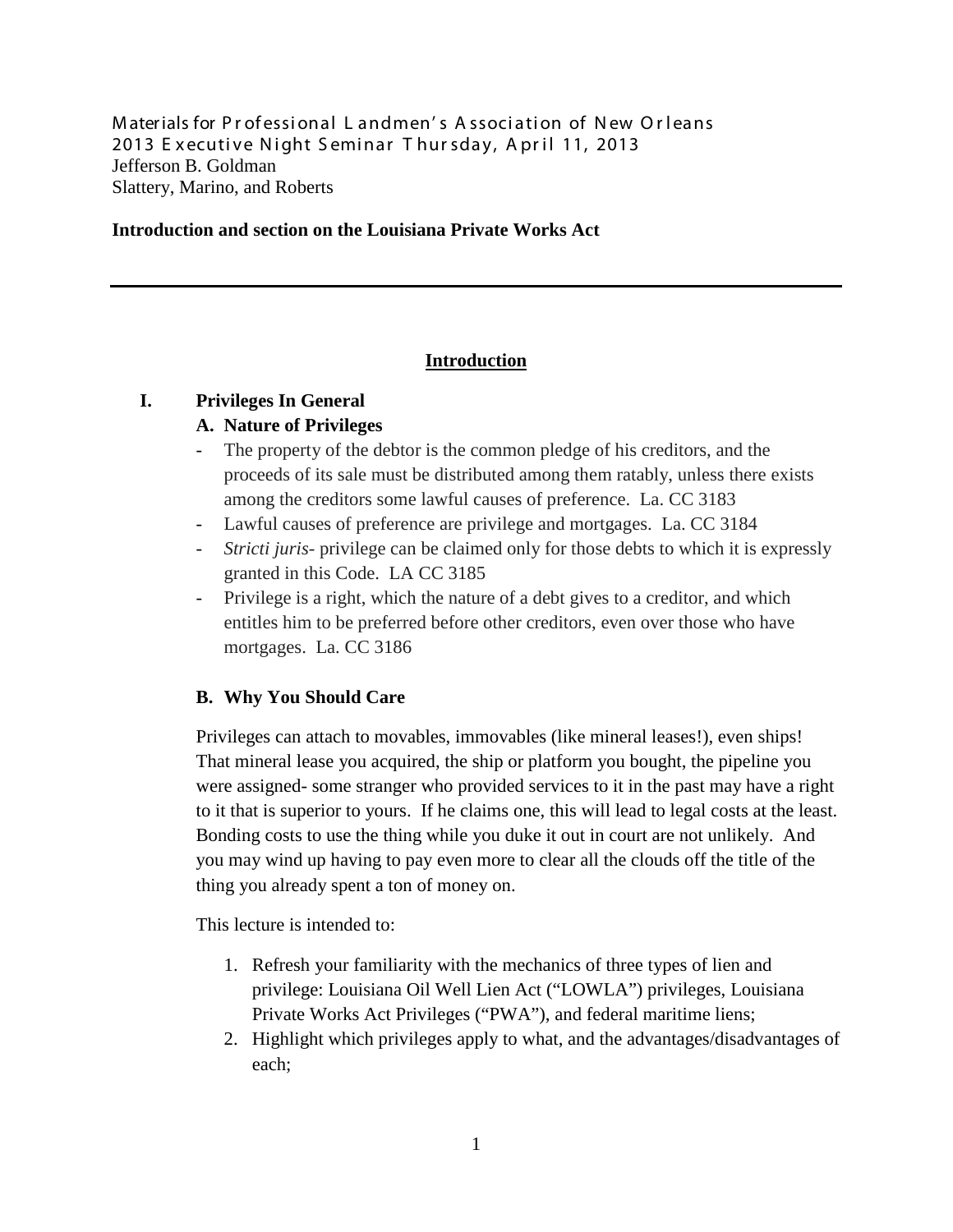3. Identify the borders and overlap between the most common privileges the E  $\&$ P industry encounters, and point out unfamiliar and unexpected subjects of lien rights.

# **II. The Outer Continental Shelf Lands Act ("OCSLA") 43 U.S.C. §1301** *et seq*

## **A. OCSLA Extends Louisiana Privilege Law Beyond State Waters to the Continental Shelf**

Within 3 miles of the Louisiana coast, Louisiana law applies. If there is a pipeline, platform, or well within that distance, LOWLA and the PWA will apply. Beyond 3 miles, OCSLA will apply the law of the adjacent state (in certain circumstances).

## **B. When Does OCSLA Apply?**

The Fifth Circuit, in *Union Texas Petroleum Corp. v. PLT Engineering, Inc.,*  established a 3 part test for determining whether OCLA mandated applying the law of the adjacent state. 895 F.2D 1043, 1047 (5<sup>th</sup> Cir. 1990)

- 1. The controversy must arise on a situs covered by OCSLA (more than 3 miles offshore, and on the subsoil, seabed, or artificial structures permanently or temporarily attached thereto)
- 2. Federal maritime law must not apply of its own force
- 3. The state law applied must not be inconsistent with Federal law

## **III. Types of Privileges Relevant to E&P Companies, and the Advantages of Each**

## **A. LOWLA**

-This is a right against the lease, things on the lease, and most importantly, production from the lease. Oil and gas are very liquid (drumroll) assets, much more so than buildings or other immovables, or even lease interests. -It is limited to work connected with OPERATIONS. This means it must be closely connected with a WELL. Production facilities are sufficiently connected, but they are as distant as you can get and still have a LOWLA Lien. Transmission pipelines, for example, are not subject to a LOWLA lien. (Gathering lines probably would be.)

## **B. Maritime**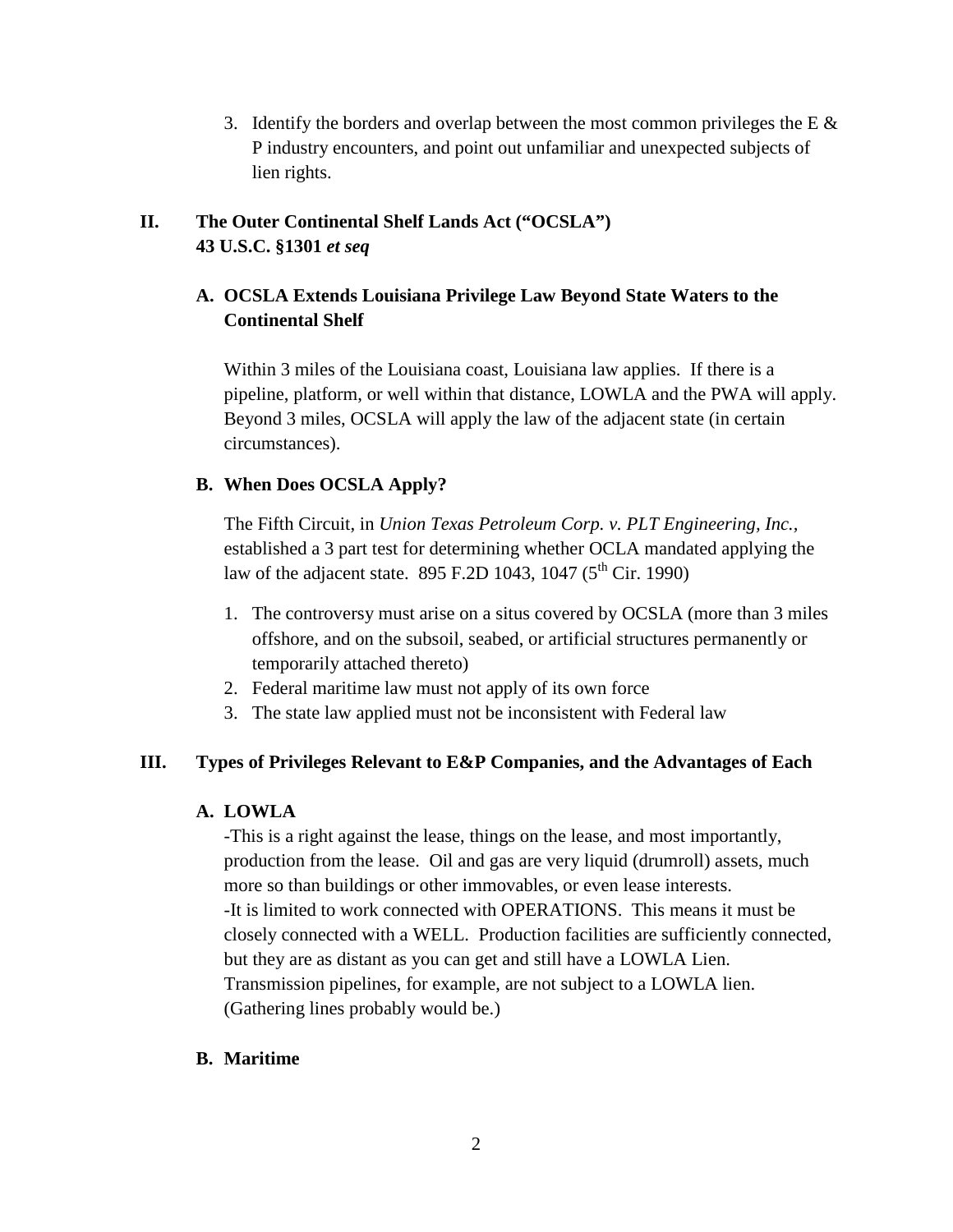-These ONLY apply to VESSELS. However, they are the only liens that apply to vessels. If your client's work or materials were applied to a vessel, this is your only option. LOWLA and PWA will be preempted.

-Vessels are very valuable. They can also be difficult to seize at times. Some attempts to enforce a lien against a vessel have resembled the hunt for the Bismark.

### **C. PWA**

-It is preempted by LOWLA. This is fine, because you'd rather have a LOWLA lien anyway. The privilege does **NOT** attach as a result of work covered by LOWLA. La. R.S. 9:4808(D)(1).

-The liens it provides are only against THINGS, for seizure and sale. You cannot grab production, as you can under LOWLA.

-If LOWLA doesn't apply, and you're not dealing with a vessel, it is often the only game in town.

-Pipelines, platforms too removed from well operations to be covered by LOWLA, various and sundry- this will be the catchall when LOWLA fails you. (How about compressors used to force gas or oil into a transmission line?)

#### **Louisiana Private Works Act**

**\_\_\_\_\_\_\_\_\_\_\_\_\_\_\_\_\_\_\_\_\_\_\_\_\_\_\_\_\_\_\_\_\_\_\_\_\_\_\_\_\_\_\_\_\_\_\_\_\_\_\_\_\_\_\_\_\_\_\_\_\_\_\_\_\_\_\_\_\_\_\_\_\_\_\_\_\_\_**

### **(LA R.S. § 9:4801** *et seq***)**

### **I. Who Is Protected**

Those protected can be generally described as those who "work" on the improvement or construction, those who supply building materials or consumables used at the work site, and those who rent equipment used at the work site. This will include:

- 1. Contractors
- 2. Sub-contractors (and subs of subs)
- 3. Workers
- 4. Materialmen
- 5. Lessors
- 6. Professionals such as architects and surveyors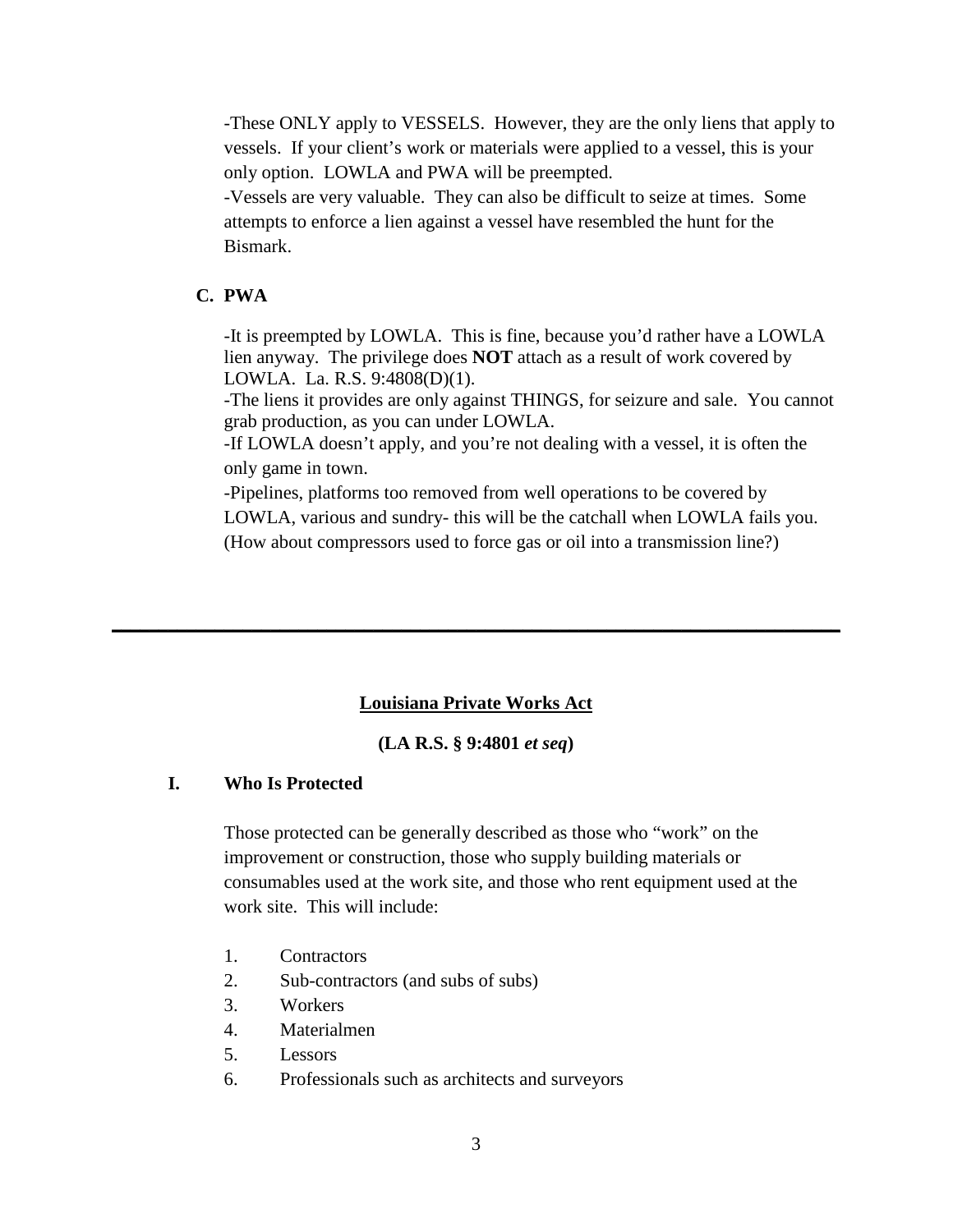To be protected, all these categories must have some direct connection to the site of the construction.

### **II. What Work Is Covered**

The work must be connected to the site. Offsite labor or supply done to support the construction will not qualify.

## **III. The Two Rights**

The first two provisions of the PWA can be confusing. They seem to overlap. They do not.

## **A. 9:4801- The obligations of the owner are protected by a privilege on the thing.**

4801 provides a privilege to those **in privity with the owner**. Only. Third parties get **NO** privilege under this.

"The following persons have a privilege on an immovable to secure the… obligations of the owner… Contractors… Laborers or employees of the owner… Sellers, for the price of movables sold to the owner… Lessors, for the rent of movables… leased to the owner… [professionals (such as architects and surveyors)] employed by the owner.

# **B. 9:4802- Superior Third Parties Are Responsible for the debts of their subordinates. A privilege on the thing secures the owners obligations under this provision.**

9:4802 provides that persons not in privity can still sue the owner, contractors, and subcontractors with whom they are not in privity, and their right against the owner is secured by a lien on the thing worked on.

The owner's liability is not limited to the value of thing worked on. (Although, of course, the privilege is.) However:

## **Owner can escape personal liability through notification and bonding**

The owner can escape personal liability by following procedures set out in 9:4811-13. 9:4802(C). To do so, he must:

- **1.** Require the contractor to post a bond for the work to be done, pursuant to the provisions and in the amount set by 4812.
- **2.** File in the mortgage records of the parish where the work is to be performed (9:4831) written notice of his contract with the general contractor, in the form prescribed by 9:4811.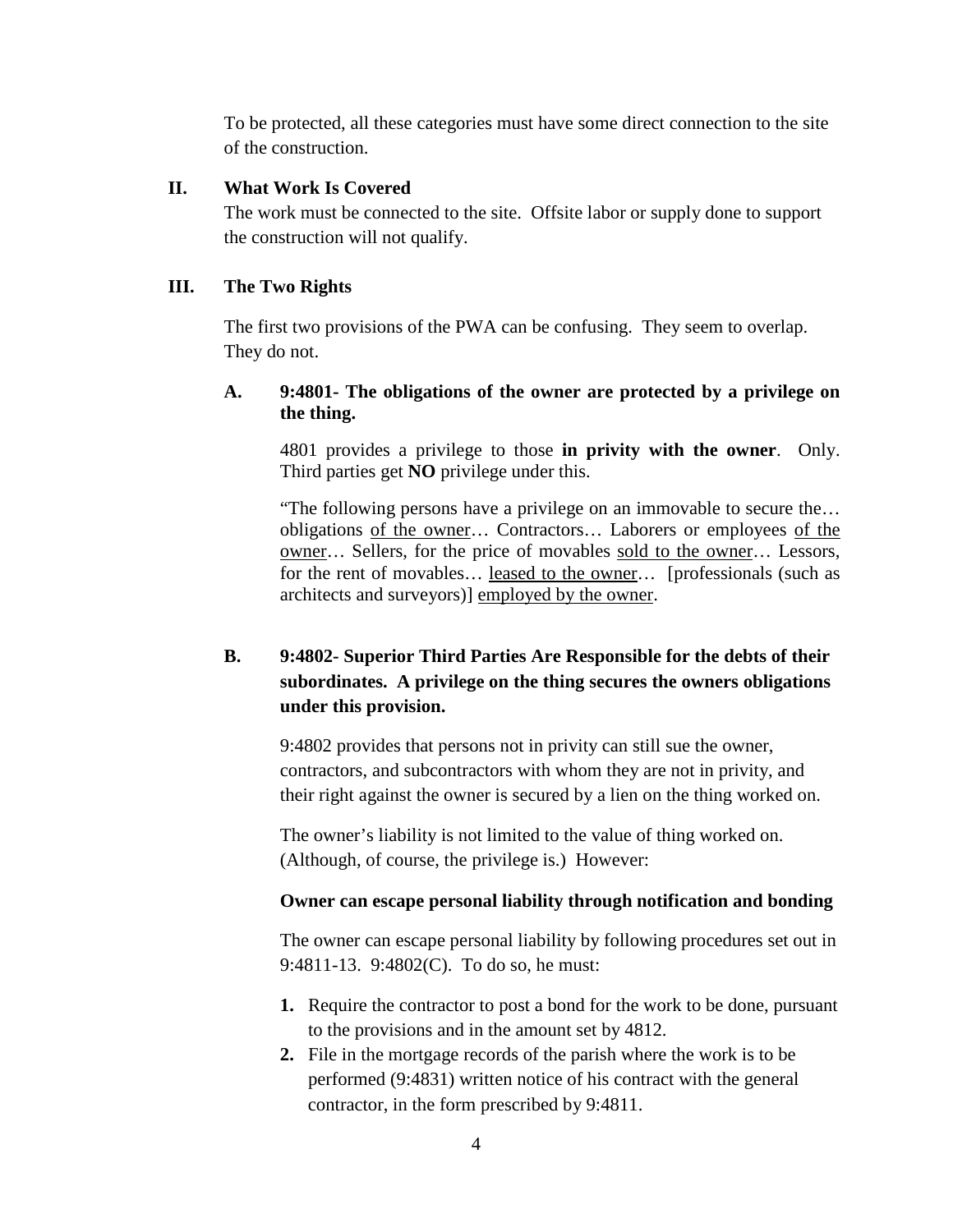### **IV. How the Privilege Is Created and Preserved**

There are multiple rules for the preservation, ranking, and expiration of PWA privileges. A detailed examination of these would extend beyond the very limited scope of this presentation. Consider La. R.S. § 9:4820-41.

### **V. How Is It Enforced**

To enforce the privilege under the PWA, suit must be filed against the owner seeking the principal, interest, and the costs of filing the privilege.

Once the suit is won, the property may be seized and sold via regular fieri facias procedure. La. CCP 2291-2381.

### **VI. What Things Are Covered by Privilege**

**Immovables.** That is **ALL**. The immovable worked on, or into which a materialman's supplies were incorporated. (And remember, if owner complied with the formalities of 4802(C), and 4811-13, he has NO obligation, and therefore no privilege attaches to his property.

The privilege can attach to a lease interest. (A lessee can be an "owner" for purposes of 9:4806(A).) It cannot attach to a greater interest than the "owner" has. 9:4806(C). For a privilege to affect the interest of a lessor, the lessor would have to be privy to the construction contract, or specifically agree in writing to the contract and to be liable for claims under 9:4802.

### **A. What Is an Immovable?**

### **1. Definition**

The Code defines immovables as tracts of land and their component parts. La. CC 462. However, buildings which belong to someone other than the owner of the land are separate immovables. La. CC 464. "Other constructions" (constructions other than buildings) which belong to someone other than the owner of the land are considered movables. La. CC 464.

Result- when the owner of the land orders improvements, the PWA privileges attaches to construction and the underlying land (the construction being part of the immovable.) If the "owner" under the PWA is **NOT** the owner of the land, only buildings are considered immovables, and therefore no privilege can attach to "other constructions."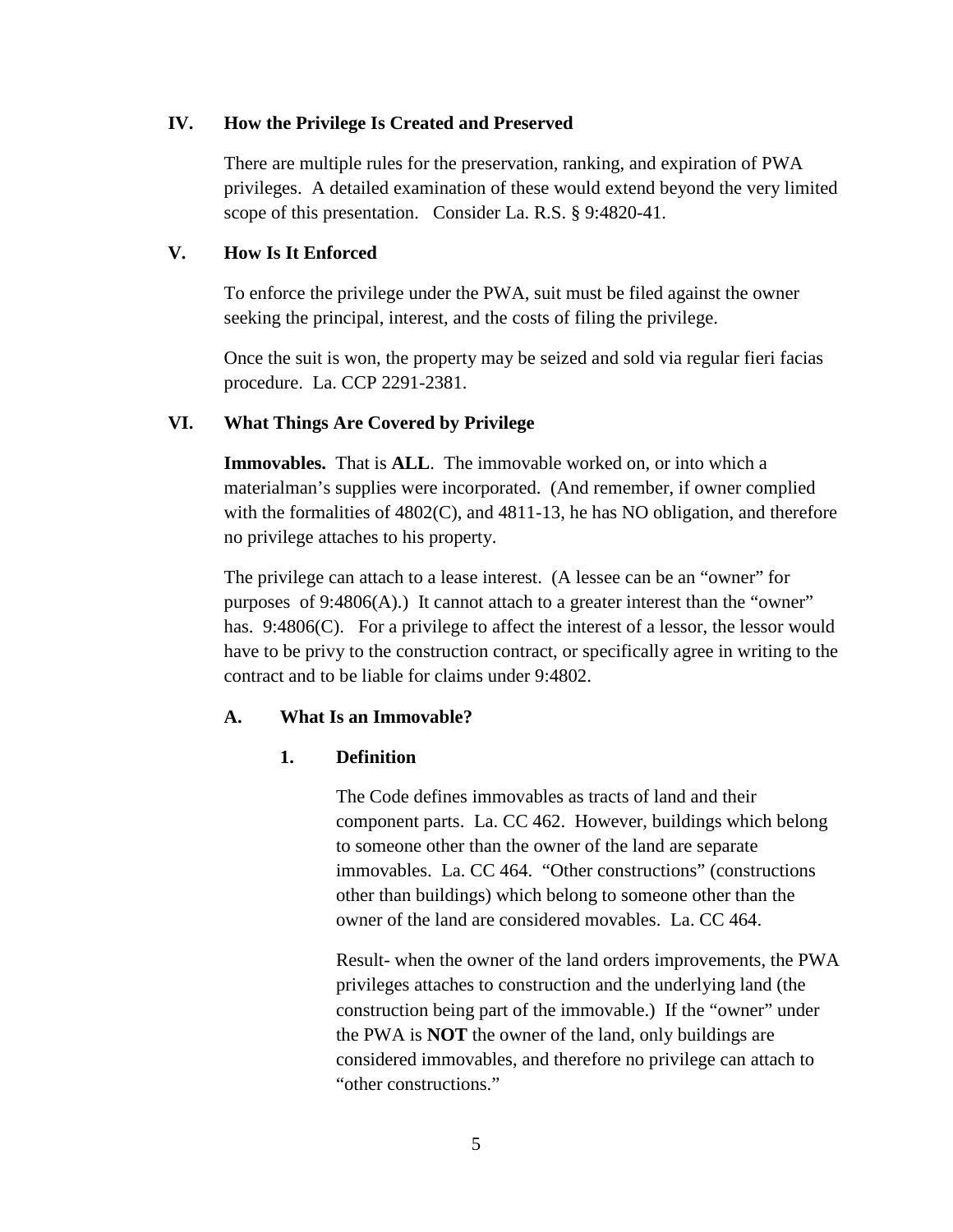## **So what's the difference between a "building" and an "other construction"?**

There's the rub- there's no bright line. As will be seen below, modules for an offshore platform are immovables, even while they sit on shore waiting for transport. Offshore platforms are immovables. Pipelines are immovables. What about tankage or compressors, or separators? Unknown.

## **B. The privilege does NOT attach as a result of work covered by LOWLA. La. R.S. 9:4808(D)(1).**

This means that many constructions, which would otherwise have been covered by the PWA, will be excluded. This is fine, as LOWLA gives a better privilege anyway. But it can surprise the unwary.

**For example, LOWLA gives liens for work occurring "on the well site.**" La. R.S. 9:4861(d). The well site is larger that the immediate vicinity of the well- it is the operating interest of unit. So activity on the lease will often be covered by LOWLA, not PWA. For example, **work for the following purposes are explicitly NOT** covered by LOWLA:

transporting, handling, processing, treating, or otherwise dealing with:

- 1. Liquid hydrocarbons produced or separated at the well site after being removed from a leasehold tank and delivered into a truck, barge, pipeline, or other facility for transportation away from the well site.
- 2. Hydrocarbons produced in gaseous form, or produced in association with those produced in gaseous form and not separated at the well site, after being delivered into a pipeline for transportation away from the well site or delivered to a plant at the well site for processing or manufacturing.
- 3. Salt water or another waste substance produced in association with hydrocarbons, after it is placed in a truck, rail-car, pipeline, or other means of transportation for disposal away from the well site. La. R.S. 9:4861(4)(b).

Note that all these deal with transport **AWAY** from the lease.

## **B. Particular Immovables under the PWA**

## **1. Platforms**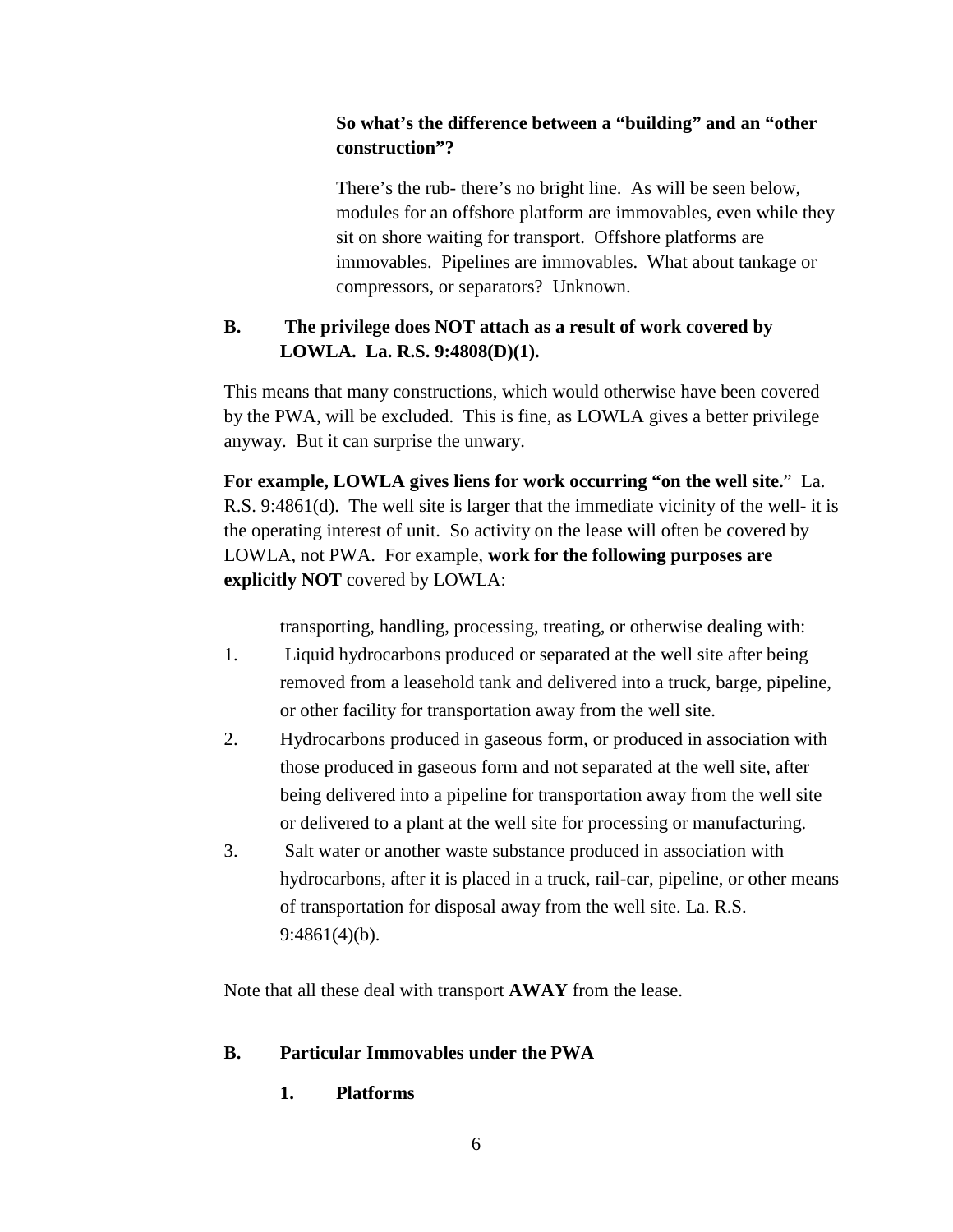As LOWLA and PWA have been amended over the years, older jurisprudence has become less of a reliable guide. Two things are certain- rigs and platforms permanently attached to the ocean floor are "buildings", hence are separate immovables, hence are at least potentially covered by PWA. Second, large rig modules, prior to installation, are "buildings" and subject to the PWA.

#### **a. Rigs and platforms are buildings**

*-St. Mary Iron Works Inc. v. McMoran Exploration Co.*, 809 F.2d  $1130$  ( $5^{\text{th}}$  Cir. 1987). -*Shell Offshore, Inc. v. Kirby Exploration of Texas*, 909 F.2d 811, 815 (5th Cir. 1990) and in a non-privilege context *-Olsen v. Shell Oil Co.*, 365 So.2d 1285, 1290 (La. 1979). *-Steele v. Helmerich & Payne International Drilling Co.*, 738 F.2d 703, 705 ( $5^{\text{th}}$  Cir. 1984). *-Bruyninckx v. Bratten*, 554 So.2d 247 (La. App. 3 Cir. 1989)

### **But-**

A *movable* drilling rigs is **not** a building. (Non-privilege context.) *Boggs v. Atlantic Richfield Co.*, 720 F.Supp. 72 (E.D.La. 1989).

An *incomplete* platform is not a building. *Ainsworth v. Shell Oil Co.*, 649 F.Supp. 1223 (W.D.La. 1986).

**b. Rig modules, prior to installation, are subject to PWA.**  *P.H.A.C. Services, Inc. v. Seaways International, Inc.* 403 So.2d 1199 (La. 1981.)

## **c. POST-installation, it depends on the purpose of the platform into which they are installed**

Once they are installed, they become component parts of the platform, and as such the manufacturer's privilege would attach to the platform itself. La. R.S. 9:4801-2, 9:4808. *See St. Mary Iron Works Inc. v. McMoran Exploration Co.*, 809 F.2d 1130 ( $5<sup>th</sup>$  Cir. 1987). There, a living quarters unit was installed on a platform offshore. The court assumed the work done and materials supplied by subcontractors to build a living quarters module for a drilling platform was "in connection with drilling